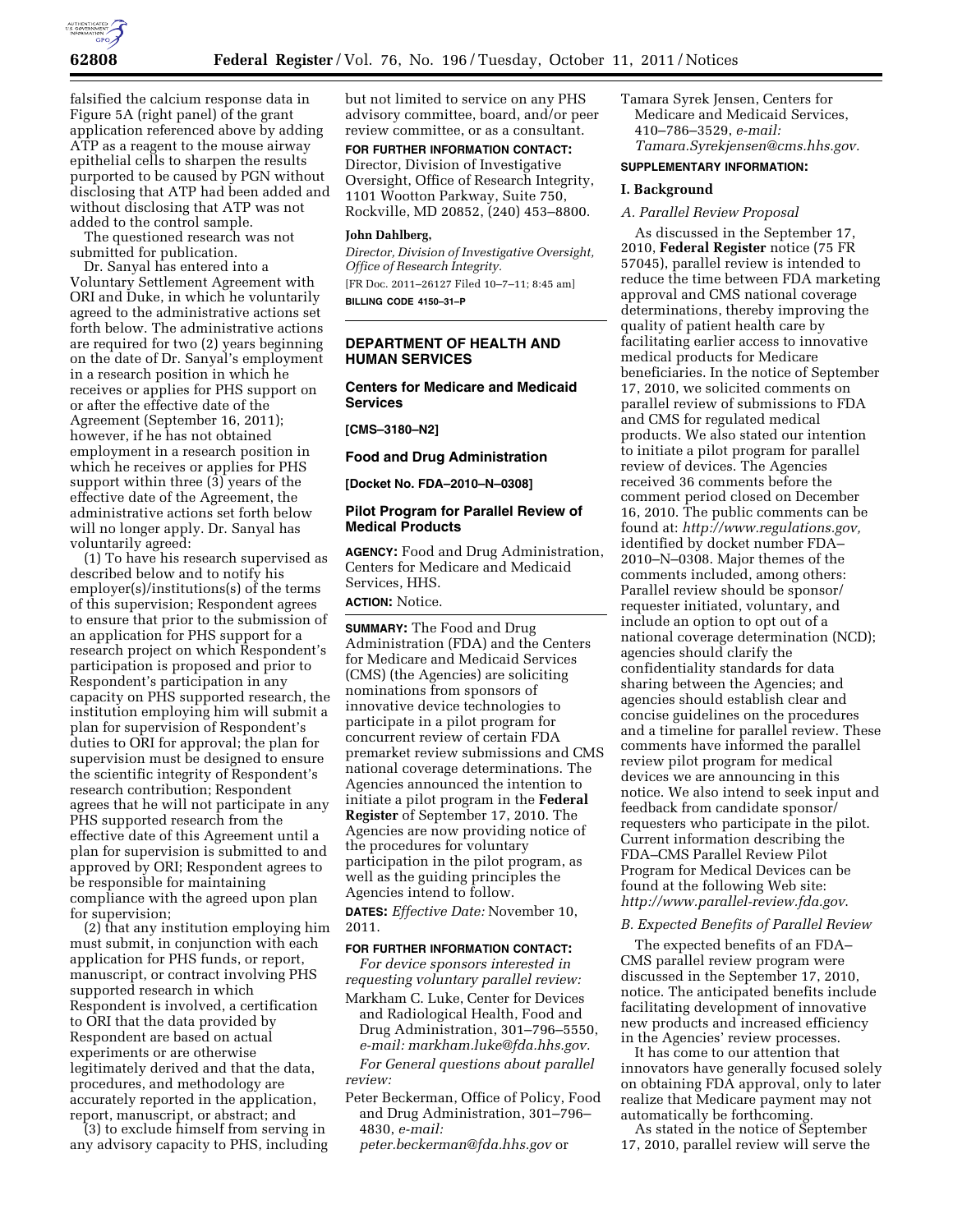public interest by providing the possibility of reducing the time between FDA marketing approval or clearance decisions and Medicare NCDs. The efficiencies gained by parallel review are expected to benefit all interested parties. Patients are expected to gain quicker access to innovative medical technologies if they are covered. The sponsor/requester gains timely insight to the information needs of CMS with respect to pursuing a positive NCD as well as a potentially shortened time to payment due to a streamlined multireview process. The Agencies gain enhanced channels of communication. Specifically with regard to CMS, its early involvement will streamline the decision making process. It will also focus attention on health outcomes of importance to Medicare, and provide early awareness of any remaining evidence gaps. If there are evidence gaps, CMS may address them by implementing coverage with evidence development (CED) or other policy vehicles. For example, if FDA approval or clearance is conditioned on a postapproval study, CMS could decide to cover the device within the parameters of the post-approval study under CED.

#### **II. Parallel Review Pilot Program for Medical Devices**

The Agencies have developed a pilot program that reflects our review of the comments received on the September 17, 2010, notice and our interest in creating a streamlined process with minimal additional burden to interested sponsor/requesters. This document outlines the: (1) Guiding principles underlying the pilot program; (2) appropriate candidates for the pilot program; (3) procedures FDA and CMS intend to follow in conducting parallel product reviews; and (4) general roles and responsibilities of the sponsor/ requester, FDA, and CMS.

## *A. Guiding Principles*

In response to comments received, the Agencies have identified basic principles underlying the parallel review pilot program described in this document. The following principles are intended to create a common understanding among the sponsor/ requester, FDA, and CMS about the goals and parameters of the parallel review pilot program:

1. Participation in parallel review will not affect the review standard for device approval by FDA or for a coverage determination by CMS.

2. The Agencies will adhere to all statutory and regulatory requirements as stipulated in the memorandum of understanding between FDA and CMS,

available at *[http://www.fda.gov/](http://www.fda.gov/aboutfda/partnershipscollaborations/memorandaofunderstandingmous/domesticmous/ucm217585.htm)  [aboutfda/partnershipscollaborations/](http://www.fda.gov/aboutfda/partnershipscollaborations/memorandaofunderstandingmous/domesticmous/ucm217585.htm) [memorandaofunderstandingmous/](http://www.fda.gov/aboutfda/partnershipscollaborations/memorandaofunderstandingmous/domesticmous/ucm217585.htm) [domesticmous/ucm217585.htm.](http://www.fda.gov/aboutfda/partnershipscollaborations/memorandaofunderstandingmous/domesticmous/ucm217585.htm)* 

3. A sponsor/requester may withdraw from, and FDA and CMS may terminate, parallel review up until the time of CMS's public posting of an NCD tracking sheet.

4. The Agencies will not publicly disclose participation of a sponsor/ requester in parallel review prior to CMS's posting of an NCD tracking sheet, unless the sponsor/requester consents or has already made this information public or disclosure is required by law. If a sponsor/requester does not wish the information that would be revealed by the posting of the NCD tracking sheet to become public, it must withdraw from parallel review prior to this point.

5. Due to Agency resource issues the pilot program expects to accept no more than three to five candidates per year.

## *B. Appropriate Candidates*

During its pilot phase, the Agencies believe parallel review should focus on truly innovative technologies that are most likely to benefit from the efficiencies of parallel review. Accordingly, appropriate candidates for the parallel review pilot are medical devices which each use the following:

1. New technologies for which the sponsor/requester has had sufficient pre-investigational device exemption (IDE) interaction with FDA or approved IDE application.

2. New technologies for which an original or supplemental application for premarket approval (PMA) or petition for de novo review would be required.

3. New technologies that fall within the scope of a Part A or Part B Medicare benefit category and are not subject to an NCD.

The agencies encourage any interested sponsors who believe their devices are appropriate candidates and would like to explore the use of the pilot program to contact FDA by e-mail at: *[parallel](mailto:parallel-review@fda.gov)[review@fda.gov,](mailto:parallel-review@fda.gov)* before initiating the procedures referenced under section II.C of this document entitled ''C. Procedures.''

#### *C. Procedures*

For sponsor/requesters of devices that have already had contact with FDA through the pre-IDE or IDE process, much of the information necessary to assess the suitability of a candidate technology should already be in FDA's possession. The Agencies have developed the following procedures to ensure adequate information to assess a candidate's suitability for parallel

review without creating a burdensome new application process:

1. *Nomination.* The sponsor/requester of an innovative therapeutic or diagnostic device may nominate its device for participation in parallel review by following the instructions posted on the *[http://www.parallel](http://www.parallel-review.fda.gov)[review.fda.gov](http://www.parallel-review.fda.gov)* web page. FDA intends to acknowledge receipt of nominations by e-mail. The following information will assist FDA in processing and responding to nominations:

• Name of the sponsor/requester and relevant contact information;

• Pre-IDE/IDE/PMA/De Novo reference number;

• Name of the product;

• Succinct description of the technology and disease or condition the device is intended to diagnose or treat;

• Stage of development of the technology (that is, in preclinical testing, in clinical trials, currently undergoing premarket review by FDA);

• Brief statement explaining why the device is an appropriate candidate for the pilot program as described under the section II.B of this document entitled: ''B. Appropriate Candidates.''

2. *FDA/CMS Consideration.* The Agencies intend to meet to consider a nomination within 30 days of receiving a complete nomination containing the information described previously. The Agencies may contact the sponsor/ requester to request supplemental information.

3. *Sponsor/requester Notification.*  Upon completion of the consideration meeting, the Agencies will notify the sponsor/requester whether the product is an appropriate candidate for the parallel review pilot program.

4. *Acceptance Meeting.* If deemed an appropriate candidate, the Agencies will meet with the product sponsor/ requester, either in person or by phone.

5. *FDA Review.* Parallel review candidates will be reviewed according the normal FDA review process. Participation in parallel review will not affect user fees, review timeframes or procedures, or the FDA standard of approval, which is reasonable assurance of safety and effectiveness.

6. *CMS NCD Review and Timing.* CMS will begin its informal review process sometime after submission of the PMA or de novo petition. For PMAs, this will typically begin after the PMA-specific Panel meeting of the FDA Medical Devices Advisory Committee.

#### *D. Roles and Responsibilities*

The Agencies have outlined the general roles and responsibilities of each participant in the parallel review process to ensure clarity and shared